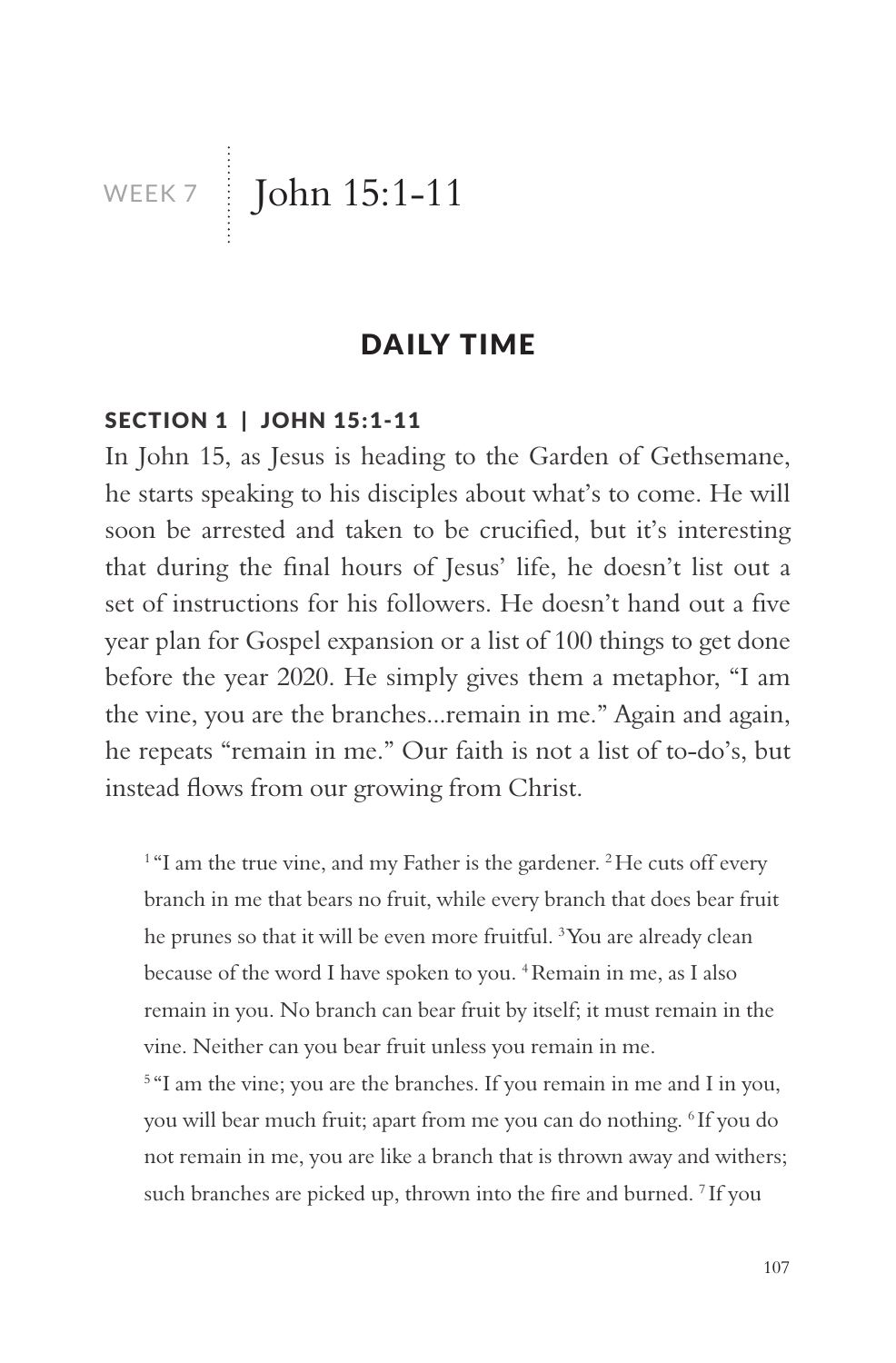remain in me and my words remain in you, ask whatever you wish, and it will be done for you. <sup>8</sup> This is to my Father's glory, that you bear much fruit, showing yourselves to be my disciples.

<sup>9</sup> "As the Father has loved me, so have I loved you. Now remain in my love. 10 If you keep my commands, you will remain in my love, just as I have kept my Father's commands and remain in his love. 11 I have told you this so that my joy may be in you and that your joy may be complete.

Jesus says "I am the vine, you are the branches." But clearly Jesus isn't literally a vine just like we aren't literally branches. So what does Jesus mean by this?

Phow do you "remain" or stay connected to the true source of life?

#### SECTION 2 | JOHN 15:1-4

When we remain in Christ and ask him to sustain us, our lives change. We no longer operate out of our own strength, but out of the power of the Holy Spirit living within us. Jesus took our sin upon the cross and asked for one thing in return: for our love. He doesn't force us to choose him, but he loves us enough to give us the freedom to rely on him or to rely on our own strength.

 $1$  "I am the true vine, and my Father is the gardener.  $2$  He cuts off every branch in me that bears no fruit, while every branch that does bear fruit he prunes so that it will be even more fruitful. <sup>3</sup>You are already clean because of the word I have spoken to you. 4 Remain in me, as I also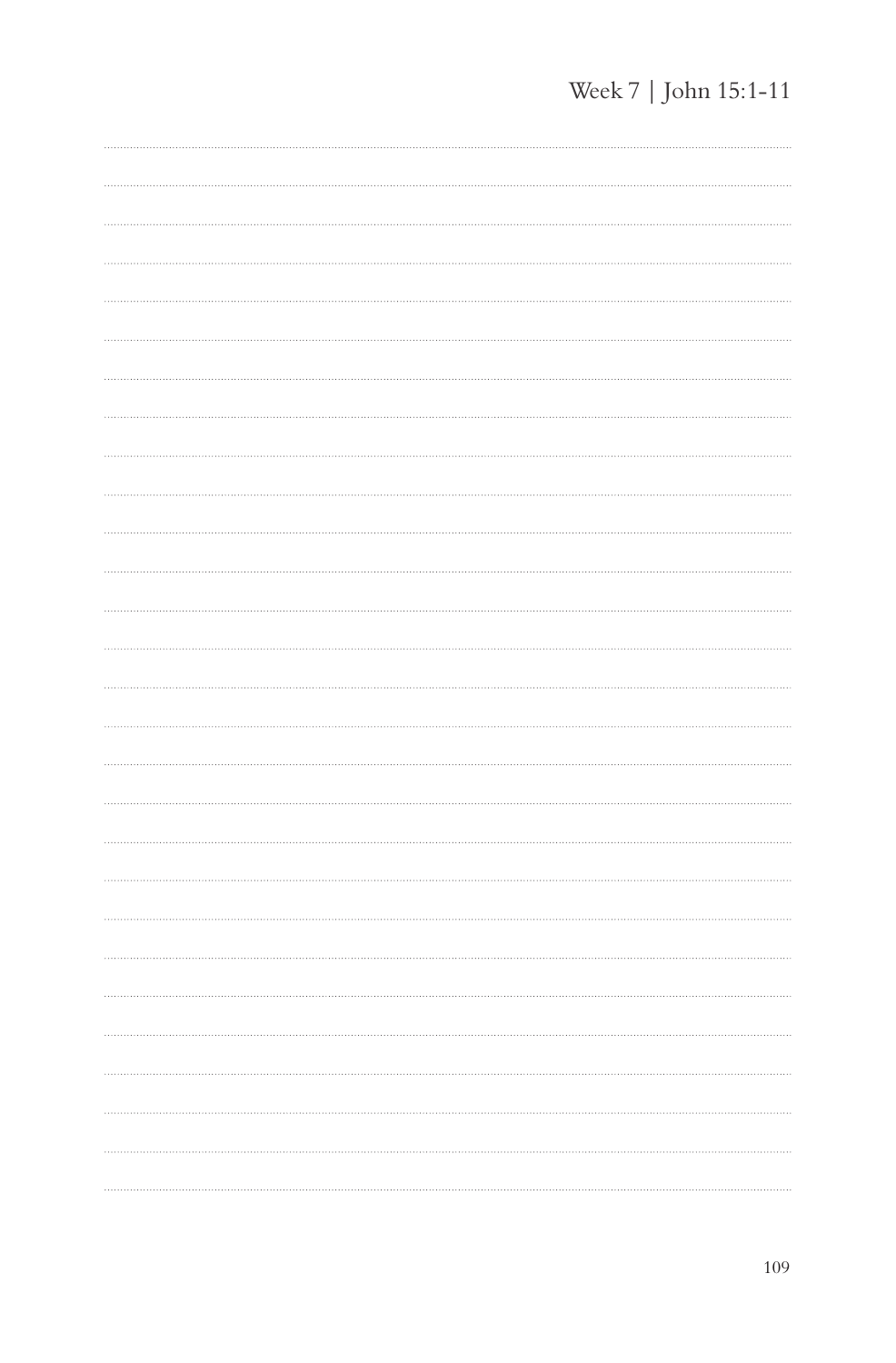remain in you. No branch can bear fruit by itself; it must remain in the vine. Neither can you bear fruit unless you remain in me.

What is the purpose of pruning?



Jesus says, "apart from me you can do nothing." How do we stay connected to Jesus, so that our time here on Earth isn't wasted?

- Jesus freely chose to bear our sin on the cross, so that one day we could be reunited with him in paradise. Does this truth press you to move towards the Father?
- How do branches "bear fruit?" What does it mean for us to "bear fruit?"

### SECTION 3 | JOHN 15:5-8

The first twenty minutes of your day have incredible power to determine how you're going to process the rest of your day. First thing in the morning your brain operates on something called Alpha waves. There's a lot of power in what you think about first! In the morning you "win the day." When we start our day with God and we ask him what he has for our day, we align our hearts and minds to be that of our Father.

5 "I am the vine; you are the branches. If you remain in me and I in you, you will bear much fruit; apart from me you can do nothing. <sup>6</sup> If you do not remain in me, you are like a branch that is thrown away and withers; such branches are picked up, thrown into the fire and burned. <sup>7</sup> If you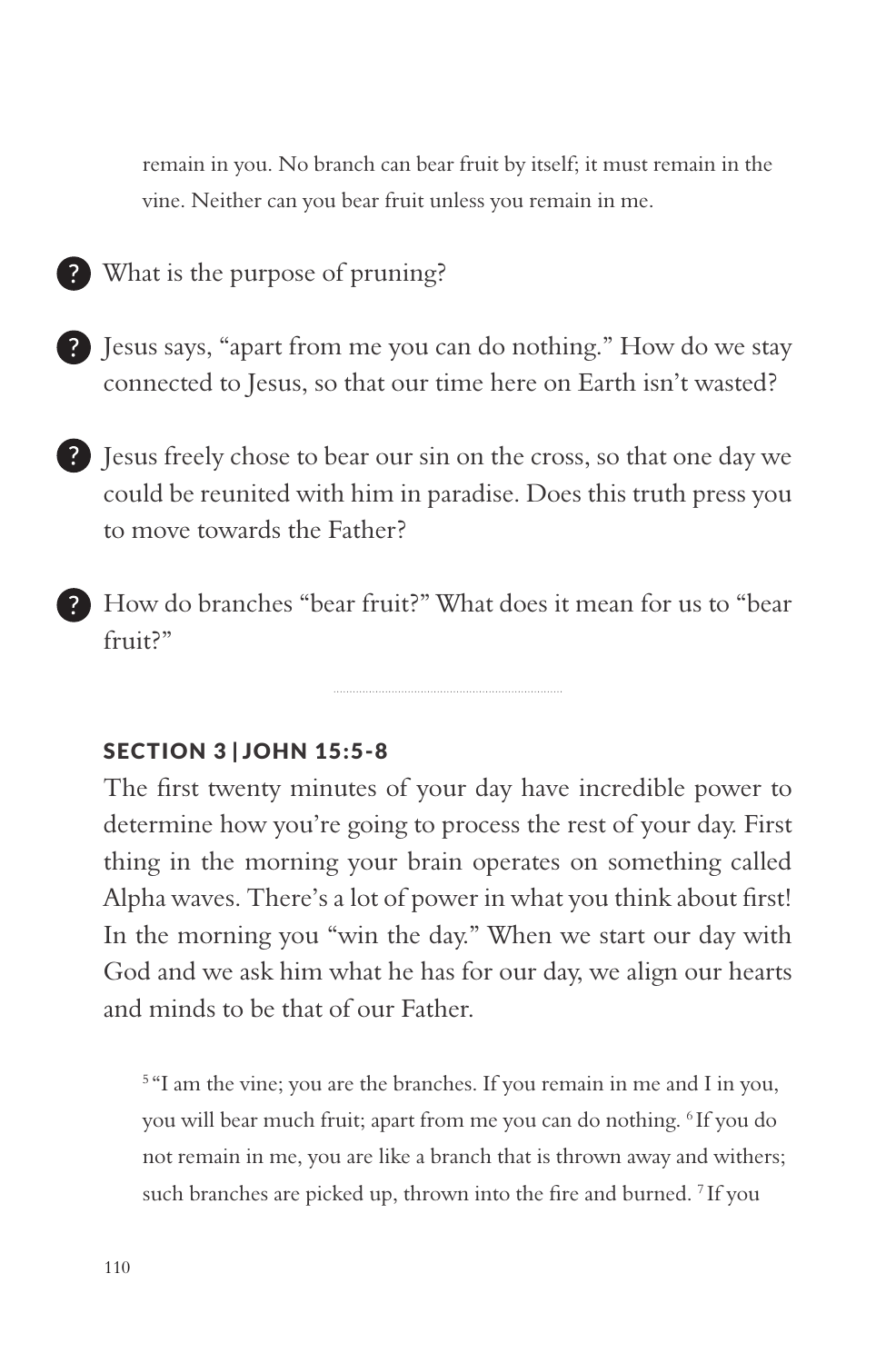| . |  |
|---|--|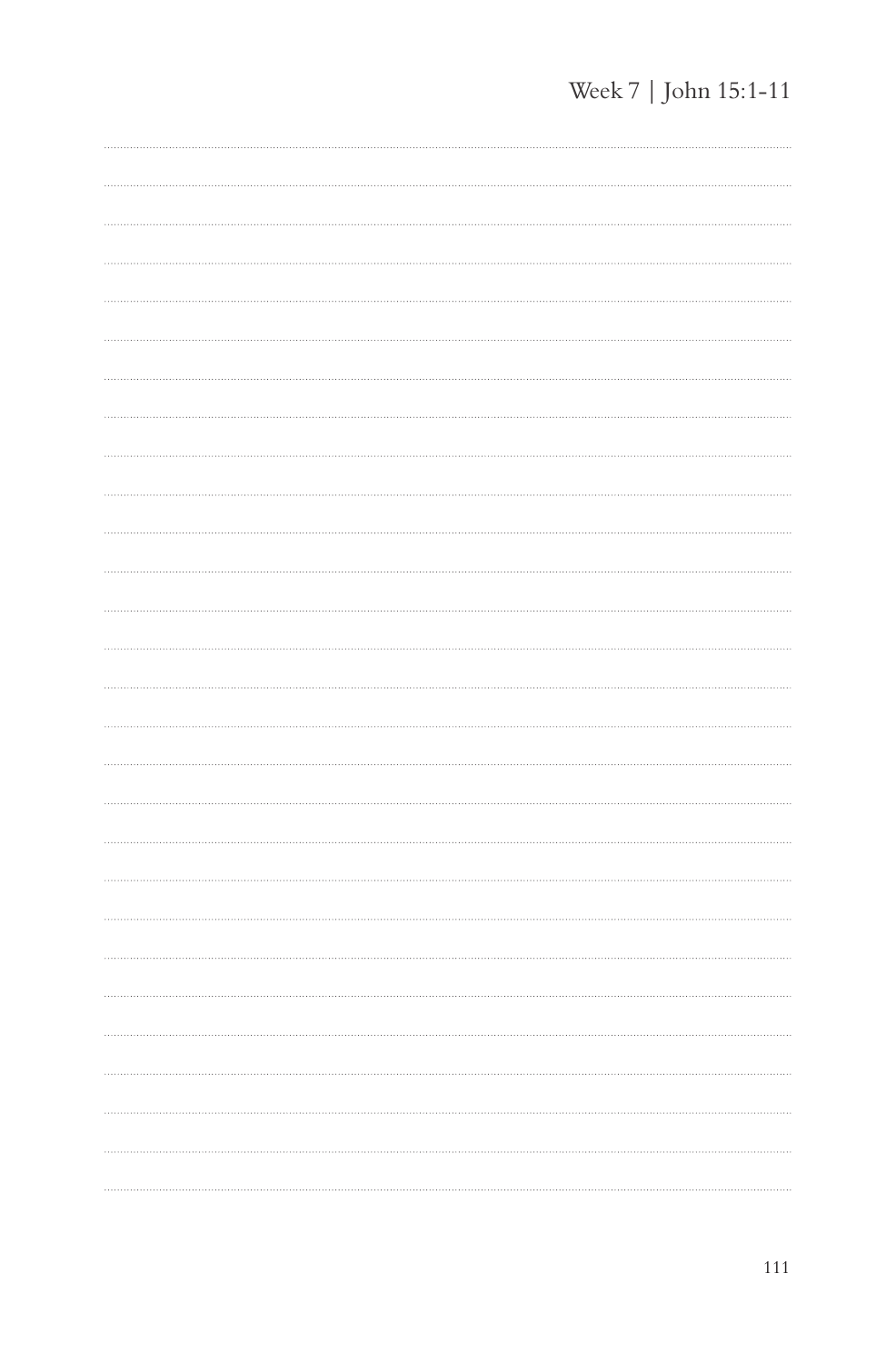remain in me and my words remain in you, ask whatever you wish, and it will be done for you. <sup>8</sup> This is to my Father's glory, that you bear much fruit, showing yourselves to be my disciples.



What is your morning routine? What habits or loves is this routine teaching you?



What motivates you to spend time with God? What hinders you from spending time with him?

## GROUP TIME

#### WEEK 7 - JESUS MINGLES IN DEAD WEEK

"Busy." That's what we all say when someone asks "How are you?" We seem to *pride* ourselves on having a lot of things to do. As a culture, it's too hard for us to slow down and just be. Even during down time, we have to do *something*—like watch Netflix or listen to a podcast. College is no exception. Campus is always bustling with people and things to do and events to go to. From 6am to 2am there are people studying at Willy T, working at Starbucks, walking to Chem-Phys from K-Lot, picking up someone from The 90, eating lunch at Champs...the list goes on and on. Life never gets any slower. But does that mean we have to keep up?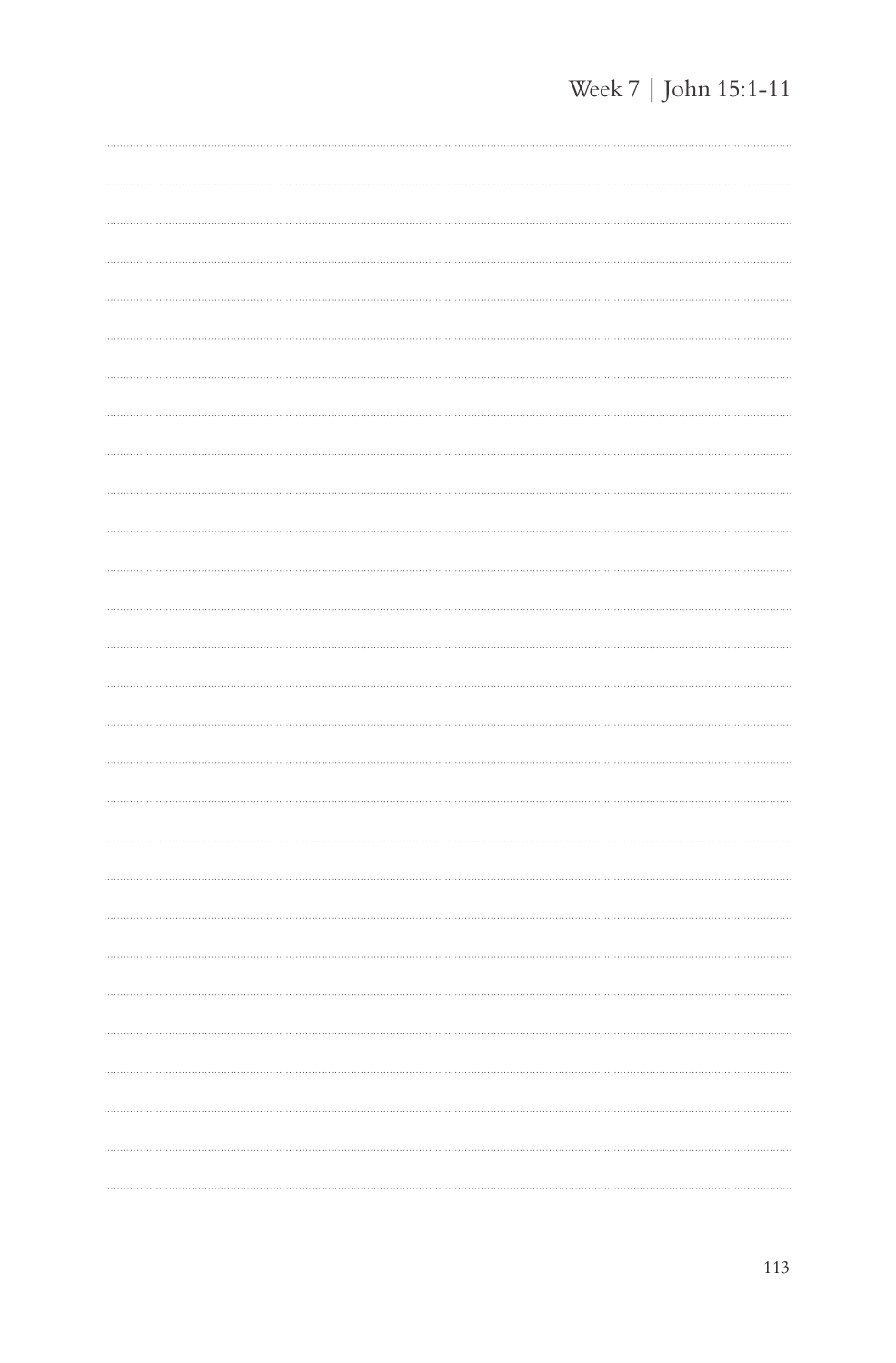What if your life looked different? What if in the midst of everyone else running around, you were the non-anxious presence in the room? Not to keep up an image of having it all together, but truly operating out of a different place than everyone around you. Maybe you are living from a place of solace and rest with God instead of living for your to-do list.

#### JOHN 15:1-11

<sup>1</sup> "I am the true vine, and my Father is the gardener. <sup>2</sup> He cuts off every branch in me that bears no fruit, while every branch that does bear fruit he prunes so that it will be even more fruitful. <sup>3</sup>You are already clean because of the word I have spoken to you.<sup>4</sup> Remain in me, as I also remain in you. No branch can bear fruit by itself; it must remain in the vine. Neither can you bear fruit unless you remain in me.

5 "I am the vine; you are the branches. If you remain in me and I in you, you will bear much fruit; apart from me you can do nothing. 6 If you do not remain in me, you are like a branch that is thrown away and withers; such branches are picked up, thrown into the fire and burned. <sup>7</sup> If you remain in me and my words remain in you, ask whatever you wish, and it will be done for you. 8 This is to my Father's glory, that you bear much fruit, showing yourselves to be my disciples.

<sup>9</sup> "As the Father has loved me, so have I loved you. Now remain in my love. 10 If you keep my commands, you will remain in my love, just as I have kept my Father's commands and remain in his love. 11 I have told you this so that my joy may be in you and that your joy may be complete.

## What promises does Jesus give to those who remain in him, to you?